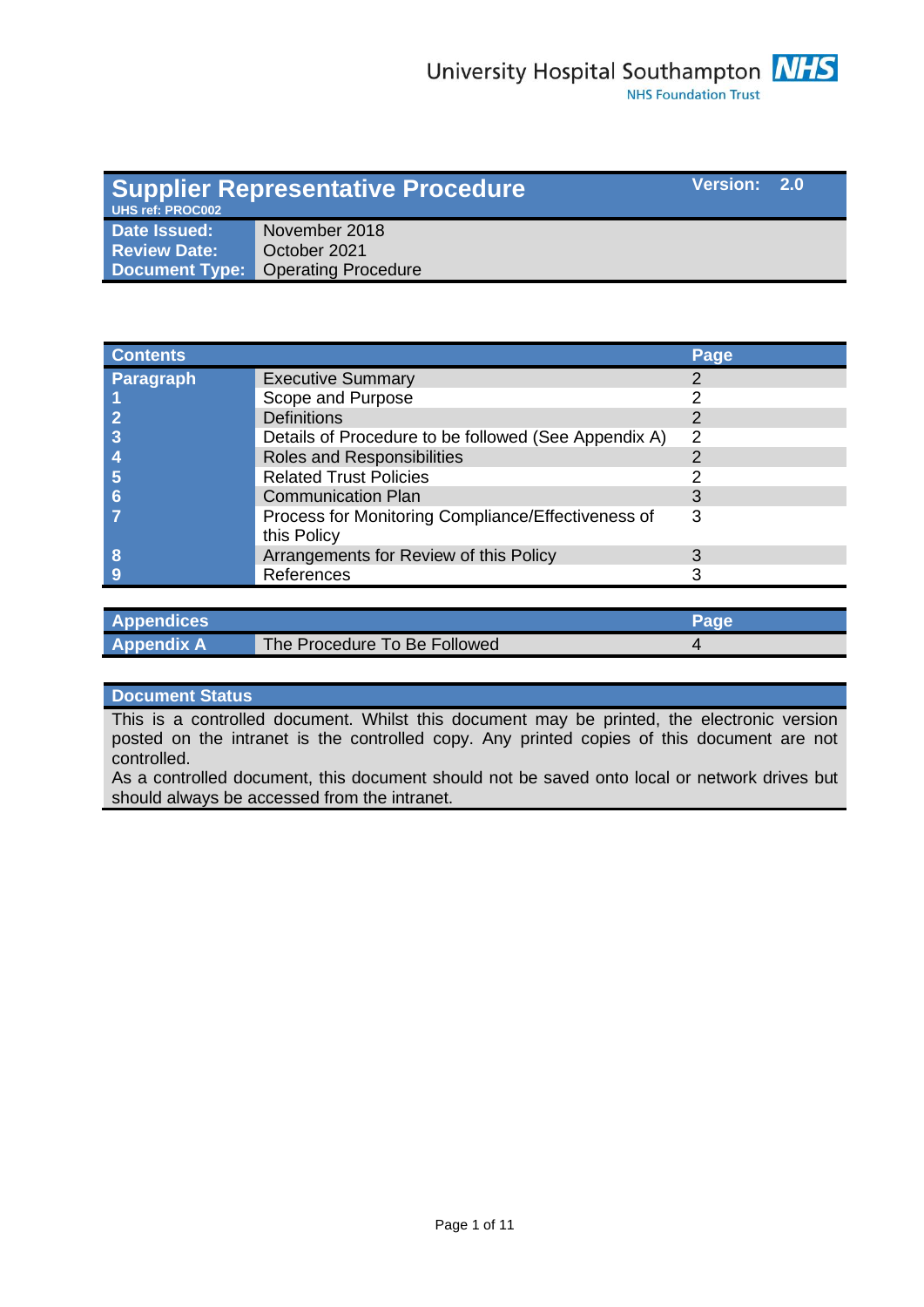# **Executive Summary**

It is recognised that, in addition to providing information to health practitioners, the prime function of supplier or prospective suppliers' representatives to the Trust is to promote and sell their products and services. This function should be carried out in a proper and ethical manner and must not contravene Trust, NHS or government policies.

#### **1 Scope and Purpose**

This procedure covers all supplier representatives visiting the Trust. **Adherence to this procedure by staff and supplier representatives is mandatory.** 

The Procurement Team, the Supply Chain Team and the Commercial Development Team appreciate the role that companies play to assist the Trust in providing safe, effective and economic products and services to staff and patients in its care.

The aim of this procedure is to ensure that the relationship between the Trust and its suppliers is established under strong governance to support a professional and jointly valued relationship.

#### **2 Definitions**

ABHI Association of British Healthcare Industries ABPI Association of the British Pharmaceutical Industry MIA Medical Industry Accredited

**3 Details of Procedure to be followed** 

See Appendix A.

#### **4 Roles and Responsibilities**

**It is the responsibility of all Trust staff engaging with representatives of suppliers or prospective suppliers of goods or services to the Trust, to ensure they and the representatives are aware of the Supplier Representative Procedure. The Director of Procurement is responsible to the Chief Finance Officer for ensuring all Trust employees and supplier representatives comply with this policy and the MIA registration process detailed at Appendix A.**

If this procedure is breached representatives may be barred from site or, reported to the Chief Executive of their company, commercial / professional organisations i.e., ABPI for Pharmaceutical and the ABHI.

Non-compliance by Trust staff with this Procedure **may result in disciplinary action.**

## **5 Related Trust Policies**

- Business Conduct Policy and Procedures
- Consignment Stock Procedure ■ NHS Conditions of Contract [\(https://www.gov.uk/government/publications/nhs-standard-terms-and-conditions-of](https://www.gov.uk/government/publications/nhs-standard-terms-and-conditions-of-contract-for-the-purchase-of-goods-and-supply-of-services)[contract-for-the-purchase-of-goods-and-supply-of-services](https://www.gov.uk/government/publications/nhs-standard-terms-and-conditions-of-contract-for-the-purchase-of-goods-and-supply-of-services) )
- **E** Health and Safety Policy
- **E** Hand Hygiene Policy
- **EXECUTE:** Site Rules & Regulations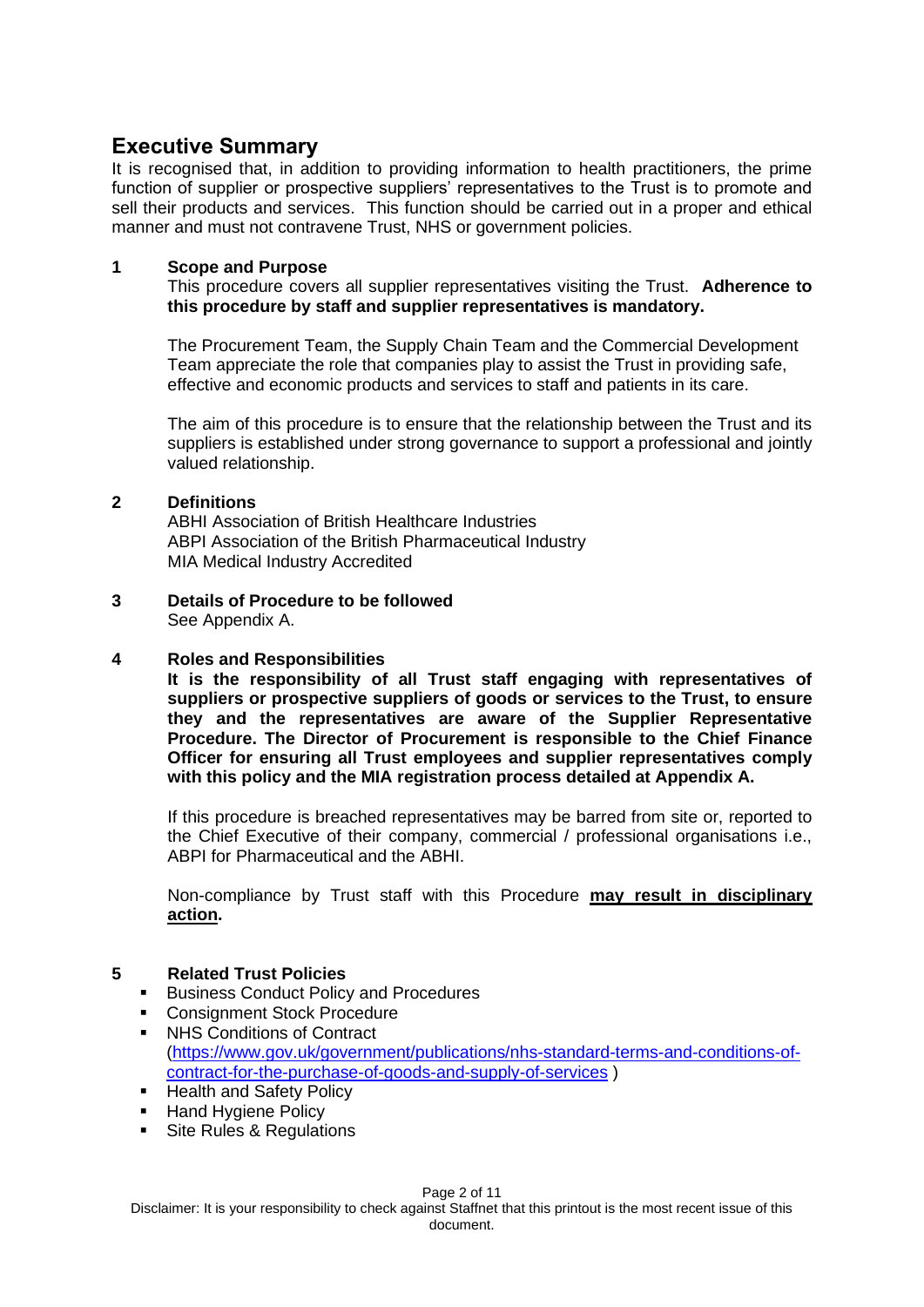#### **6 Communication Plan**

This policy will be published on the Staffnet and UHS public website. Queries in the first instance should be addressed to the Director of Procurement. The policy and the MIA Registration System compliance measures will be publicised in Main Reception, Theatre Reception and via posters on staff notice boards across the Trust.

#### **7 Process for Monitoring Compliance/Effectiveness**

Key aspects of the procedural document that will be monitored:

| <b>What aspects</b><br>of compliance<br>with the<br>document will<br>be monitored | What will be<br>reviewed to<br>evidence this                                                                                                                                                                                                                                     | How and<br>how often<br>will this be<br>done                                  | <b>Detail</b><br>sample<br>size (if<br>applicabl<br>e) | Who will co-<br>ordinate and<br>report findings<br>(1) | <b>Which group</b><br>or report will<br>receive<br>findings |
|-----------------------------------------------------------------------------------|----------------------------------------------------------------------------------------------------------------------------------------------------------------------------------------------------------------------------------------------------------------------------------|-------------------------------------------------------------------------------|--------------------------------------------------------|--------------------------------------------------------|-------------------------------------------------------------|
| Registration and<br>compliance to<br>MIA.                                         | A report will be<br>generated and/or<br>the MIA website<br>monitored to<br>ensure<br>appointments with<br>Trust staff are<br>made in advance,<br>these detail all<br>representative<br>visits, the duration,<br>who they met with<br>in the Trust and<br>what they<br>discussed. | On a<br>monthly<br>basis and<br>as<br>requested<br>in terms of<br>compliance. | Monthly                                                | Procurement<br>Team                                    | Procurement<br>Team                                         |
|                                                                                   |                                                                                                                                                                                                                                                                                  |                                                                               |                                                        |                                                        |                                                             |
|                                                                                   |                                                                                                                                                                                                                                                                                  |                                                                               |                                                        |                                                        |                                                             |

(1) State post not person.

Where monitoring identifies deficiencies actions plans will be developed to address them.

**8 Arrangements for Review of the Policy** Every 3 Years

**9 References** N/A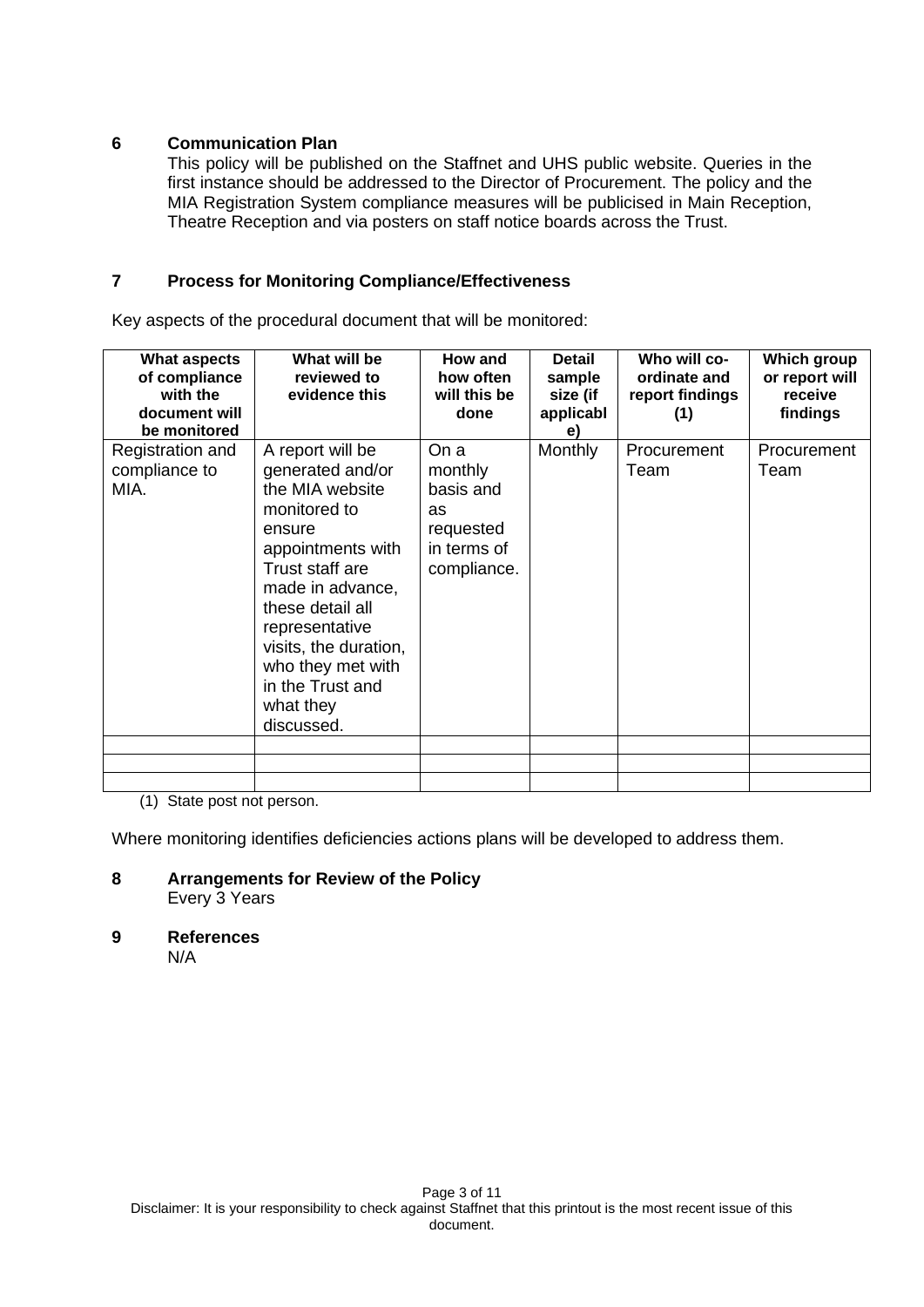# **The procedure to be followed**

#### **1 Commercial Traders visiting UHSFT**

All Commercial Traders & their Representatives attending the Trust site should report to the hospital Main Reception where they will be booked in and out using the Medical Industry Accredited (M.I.A) system.

It is the Commercial Traders & their Representatives responsibility to have first completed an accredited training course with Wellards or evidence that they already hold a valid accredited training qualification, such as those provided by the AFPP, HCS. It is also possible to qualify by holding a valid NMC number. All the above allows for an application to be made for a Medical Industry Accreditation (M.I.A) badge, which following registration, provides access to the Trust appointment system and detail of any credentialing criteria or restrictions on gaining entry that need to be met before any visit is made.

The Medical Industry Accredited (M.I.A) badge must be worn and be clearly visible at all times whilst on Trust premises.

- Representatives may not enter any areas (including wards and out-patient areas) or visit any member of the Procurement Team without an appointment. To make an appointment to see any procurement staff, please contact 02380 540052 or a senior member of staff on site for clinical and non-clinical areas via the switchboard on 023 8120 7222.
- Representatives who are engaged / contracted or have agreements with the Trust's Commercial Development Department must always liaise by prior arrangement for access and attendance to the site. To make an appointment to see a Commercial Development person, please contact 02381 204717.
- A representative arriving for an appointment should arrange to be met by the host at either Reception or a pre agreed location and should comply with the Registration Procedure.
- If Representatives have been ill in any way 72 hours before their anticipated visit, then they must reschedule their visit with their contact at Procurement or Commercial Development. If the Representative is unsure of his/her condition, then they may need to seek individual advice from their GP.
- Representatives must take note of HAND HYGIENE INFORMATION STATIONS and use hand gels when entering or leaving the hospital and areas within it.
- Representatives must consider whether their clothes could be carrying infections and remove soiled clothes or dirty overalls when passing through public spaces within the **Hospital**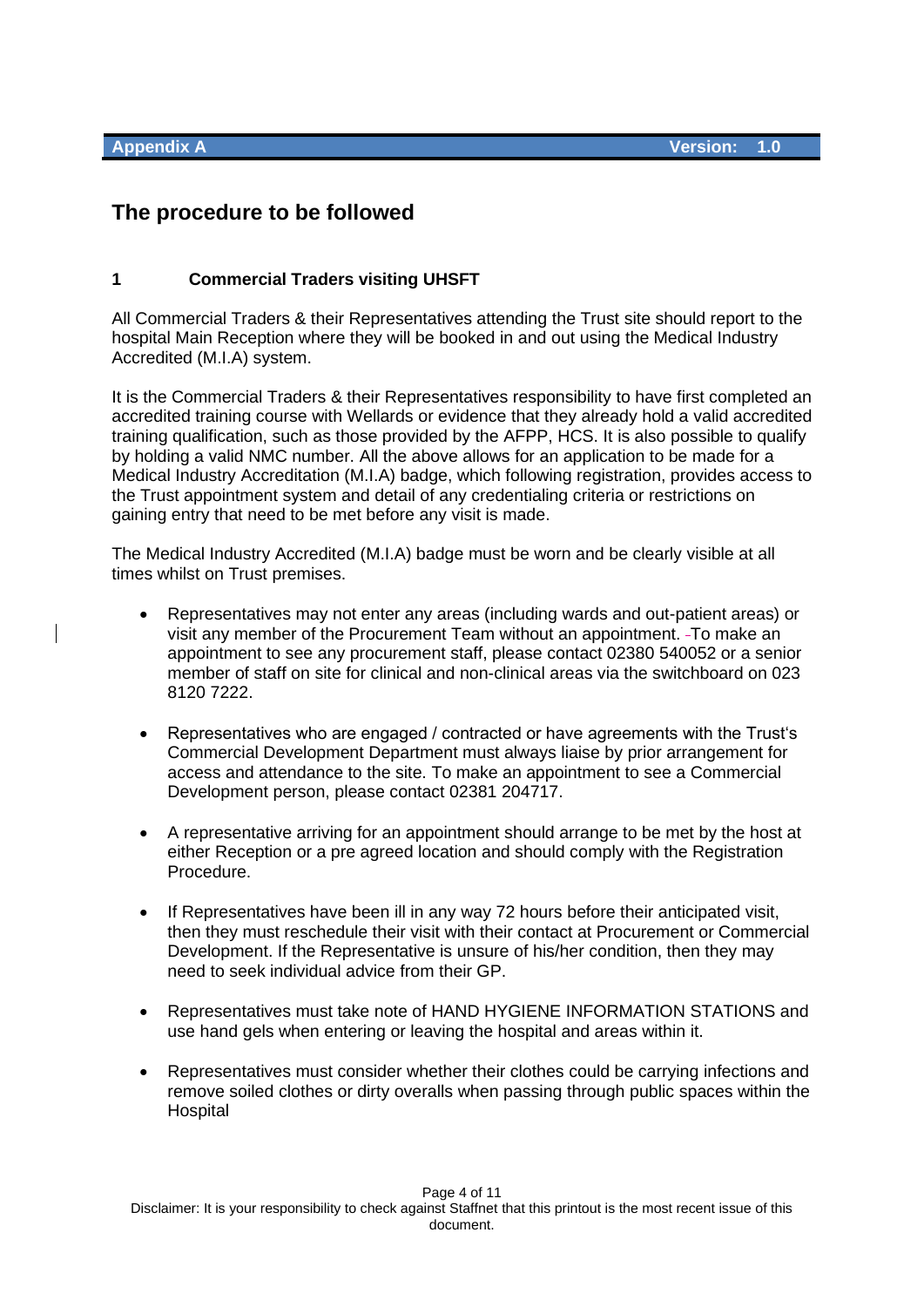- Representatives must ensure that a safe system of work, agreed with their Operations Contact, or their nominee, is used at all times and when appropriate it is in written form.
- Representatives must report all accidents, near misses and hazards, using their own Company forms and procedures and inform your Procurement or Commercial Development Contact, or their nominee, before leaving site
- Representatives must report hazards to their Procurement or Commercial Development Contact, or their nominee, through their company line management.
- Traders are to clean their machines/products (where applicable) with an alcohol or detergent based cleaning product, whilst also referring to the manufacturers recommendations for their own product care.
- Tool boxes, brief cases, product cases and all Representatives' items must not be left unattended and company waste and rubbish must be removed from site by the Trader or Representative.
- Representatives must transport equipment or material in a safe manner, only along routes agreed between the Representative and your Procurement or Commercial Development Contact, or their nominee.
- Use lifts correctly with regards to operation, and loading within design parameters. Fluids must not be carried in open containers in any lifts.
- Representatives must obey all site safety signs and labels, warning and instructional notices, including restriction notices, road traffic signs, road markings, speed limits and parking.
- Please note that most Trusts operate Pay & Display or barrier Car Parking facilities that can cause delays in finding a space and anyone illegally parked will be clamped.
- Representatives must not enter areas where they are not authorised to go.
- The use of radios is not permitted on the hospital sites.
- The hospital premises and grounds are strictly 'No Smoking' areas
- The hospital premises and grounds are strictly 'No Alcohol' areas

Should any emergency situation arise whilst on a hospital site, i.e.: fire alarm, all Representatives must obey any instructions given to them by Trust staff.

## **2 Code of Ethics & Trust Business Conduct**

Suppliers must not attempt to influence business decision making by offering hospitality to Trust staff. The frequency and scale of hospitality accepted will be managed openly and with care by the Trust.

Commercial sponsorship relating to conferences or courses is only acceptable if the attendance of the Trust's staff: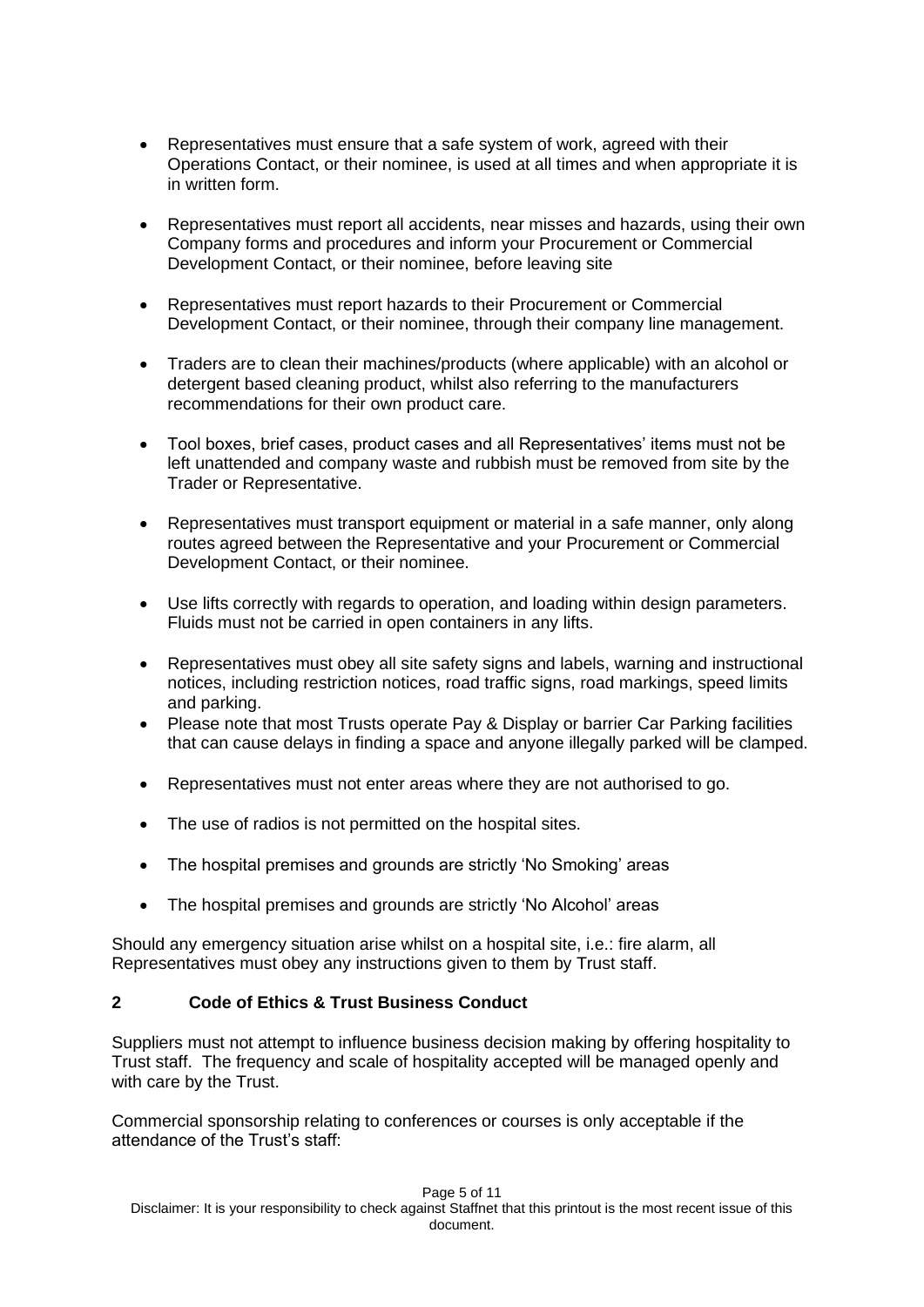- Forms part of an educational/training course, the sponsorship policy if applicable, and be approved by an accountable Manager of the Trust; or,
- Is with the prior written authorisation of an Executive Director or appropriate senior officer.

Further guidance related to Business conduct is available through the Business Conduct Policy and Procedures. The following extracts highlight the key points outlined in the policy. **Extracts from Business Conduct Policy and Procedures**

- For the purposes of this document, commercial sponsorship is defined as including NHS funding from an external source, including funding of all or part of the costs of a member of staff, NHS research, staff, training, pharmaceuticals, equipment, meeting rooms, costs associated with meetings, meals, gifts, hospitality, hotel and transport costs (including trips abroad), provision of free services (speakers), buildings or premises.
- Staff must refuse sponsorship and personal gifts of any kind which might reasonably be seen to compromise your personal judgement or integrity.
- This declaration form must be completed for any personal sponsorship/gift worth more than £100 (or worth a total of over £500, if several small sponsorships/gifts are received from the same or closely related source in a 12 month period). Acceptance should only be in exceptional circumstances, e.g. where it would promote the interests of the NHS.
- Personal sponsorship/gifts, such as diaries or calendars, or small tokens of gratitude from patients or their relatives, can be accepted and do not need to be declared.
- Modest hospitality, provided it is normal and reasonable in the circumstances (for example, lunches in the course of working visits), may be acceptable, though it should be similar to the scale of hospitality which the Trust would be likely to offer.

## **3 Personal Appointments with Clinical Staff**

Valid badge holders of Medical Industry Accredited (M.I.A) provides assurance to hospital staff that supplier representatives are properly trained and qualified to enter clinical areas, and are aware of their responsibilities.

Appointments with Clinical staff should only be conducted in an office environment. No Representative shall be permitted in clinical areas unless accompanied by a member of the Trust staff and there is an appropriate reason for this.

Clinical staff should not be bleeped to make appointments.

#### **4 Promotional Activity**

Where any teaching and/or promotional activity is planned, Representatives must advise the Departmental Manager and the Director of Procurement. The intent of the meeting must not contravene/challenge existing Trust policies/Leaflets, posters and cards produced by suppliers may not be distributed or displayed in clinical areas unless approved by the Senior Nurse and/or Manager in that area.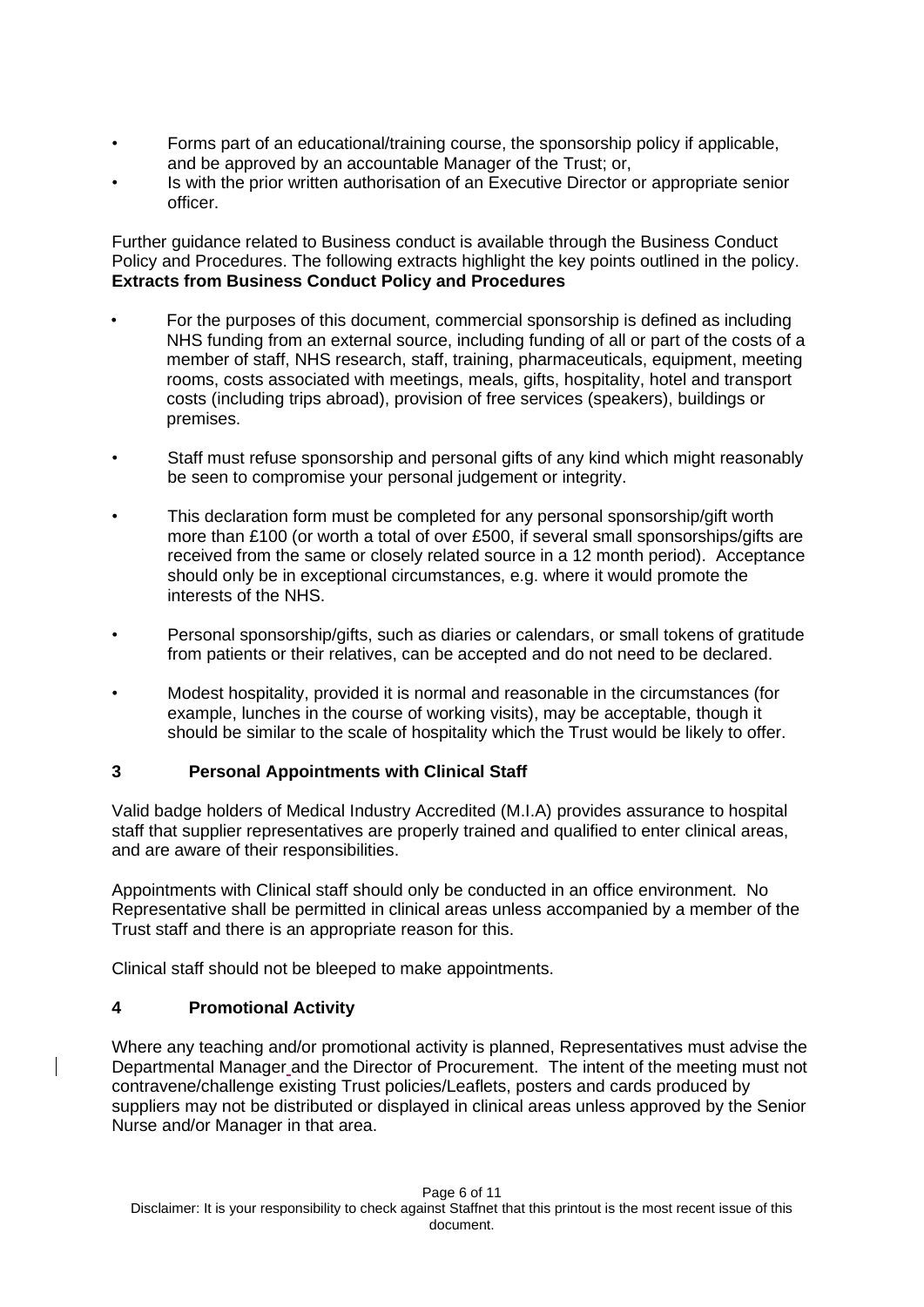# **5 Samples – Pharmaceutical and Medical**

Pharmaceutical samples will not be accepted by the Trust and must not be left on wards, in theatres or departments.

Samples of products requested for the private use of doctors should be sent to their private address or given to the doctor personally on the specific understanding that they will not be used on Trust premises.

# **5.1 Introduction of New Drugs**

The Drugs Committee maintains the Southampton Hospitals Formulary, which restricts the range of medicines stocked by hospital pharmacies within the Trust. Medicinal products are not introduced automatically into stock but are considered on the written request of a consultant or senior registrar; they are responsible for providing the committee published evidence that the proposed new product represents a significant advance in safety, efficacy and cost over others in the relevant therapeutic group.

Supplier representatives may provide information to medical staff to assist them in preparing a proposal for the introduction of a new product but all proposals are evaluated independently by Pharmacy before presentation to the Drugs Committee.

# **5.2 Medical Equipment and Sundries**

Medical equipment presented to the Trust whether for loan, trial or purchase must comply with the Trust Medical Devices Policy.

Medical equipment presented to the Trust for temporary loan, trial or testing must be subject to the NHS Indemnity procedure.

Prior to active use and where appropriate, medical equipment must be subject to the Trust "Acceptance" procedure by the Clinical Engineering team.

The Clinical Engineering department contract details are:- Clinical Engineering Department (MP 82) A Level South Academic Block Southampton General Hospital Tremona Road **Shirley** Southampton SO16 6YD Telephone 023 8120 6630

## **6 Instruments, Implants and MSSE Items**

Clinical approval for the introduction of new or replacement items or products in to stock shall be achieved through the Health Technology Evaluation Group (HTEG).

Following approval, the item or product will require liaison between the Company and the Trust Head of Supply Chain to ensure that superseded / replaced items are removed from stock and returned to the supplying Company.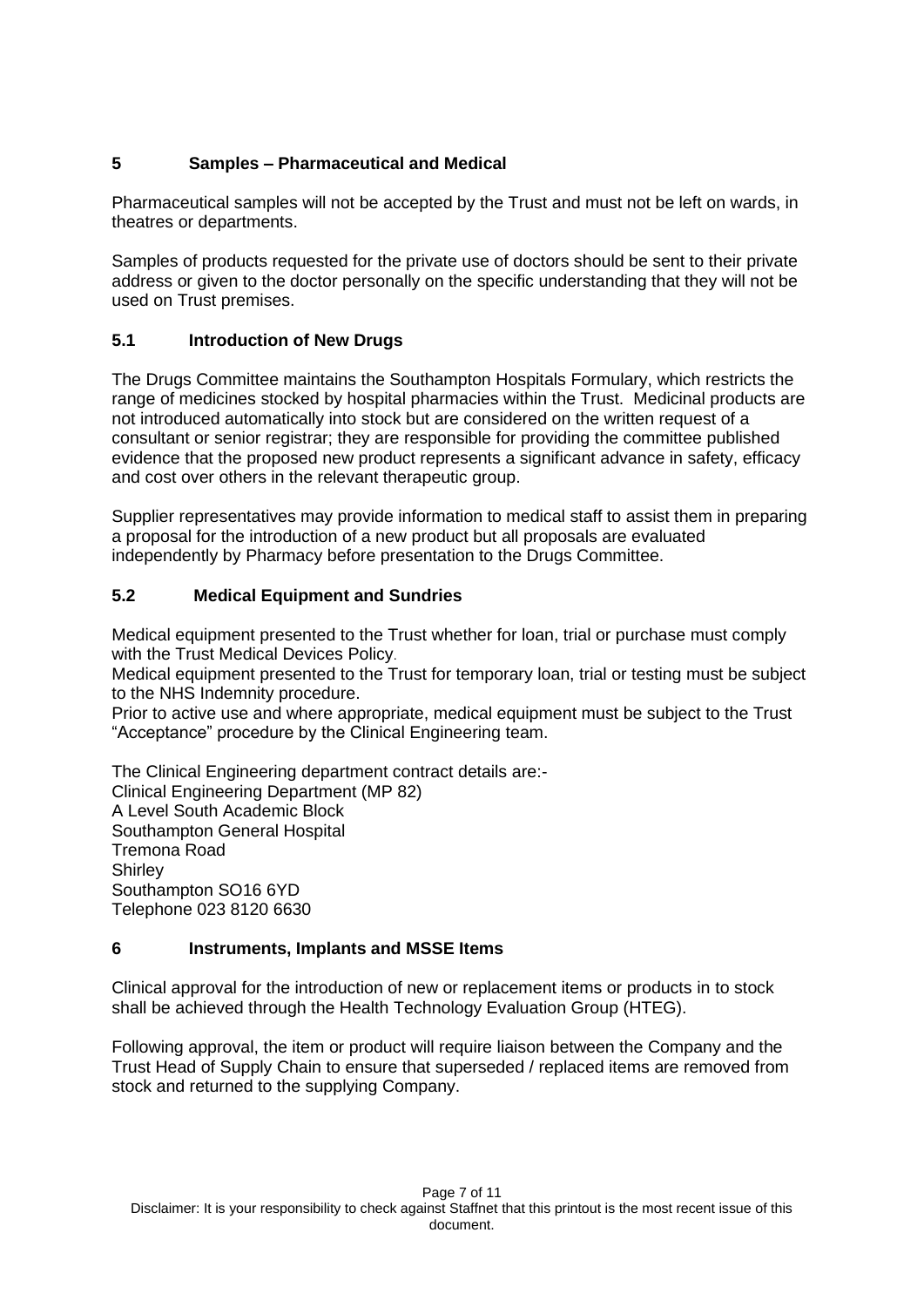# **7 Topping Up and or Removal of Consignment and Trust Owned Stock**

Representatives must not visit clinical areas for the purpose of topping up and removal of consignment or Trust owned stock. Where stock levels are to be amended there must be prior written agreement on the required change detailing the financial implications etc. Representatives must be accompanied by a Trust Manager and the Inventory Control Manager when changes to stock holding are being made and the exchange fully documented for future audit purposes.

#### **Products brought into the Trust by representatives which are not on contract or are without an official purchase order number will be considered 'Free of Charge'.**

Any request for payment should be agreed beforehand enabling a purchase order to be raised by the Trust Procurement Department.

For further information, please contact the Procurement Department on 02380 540052.

## **8 Pricing**

Staff and suppliers are reminded that commercial information is confidential. This must be borne in mind especially when discussing rival firms products and prices. Guidance is given in the Trust's Standards of Business Conduct. Representatives need to be aware that hospital costs should include V.A.T where applicable. Care should also be taken when giving price comparisons since they may not be aware of rival companies' prices for hospital products.

#### **9 Loan of Instrument Sets**

To obtain a piece of loan kit, a Consultant shall complete a "request for loan" form and pass this to the Sterile Services Department for action. The Manager of the Sterile Services Department (02381 206865) shall contact the Company to facilitate the delivery of the item to the Sterile Services Department to allow adequate time for decontamination of the item prior to use.

On no account is the supplier Representative to provide loan kit direct to any Consultant or theatre within the Trust. The Sterile Services Manager (or designated individual) shall raise a purchase order to cover the loan kit.

## **10 NHS Conditions of Contract**

All goods (donated or otherwise) and services offered to the Trust will be procured against the standard NHS Conditions of Contract; these include the following conditions, which are also applicable to items supplied on loan, which will require Indemnity Agreement being signed, by both the supplier and the Trust.

#### **Condition 28 – Indemnity**

This ensures that the Trust is given protection of an unlimited obligation on the part of the supplier to pay compensation for damage or injury to persons or property. This is in addition to any specific rights under the contract or under statute or common law. Condition 28 covers consequential loss and relates only to defective goods, delivery and unloading.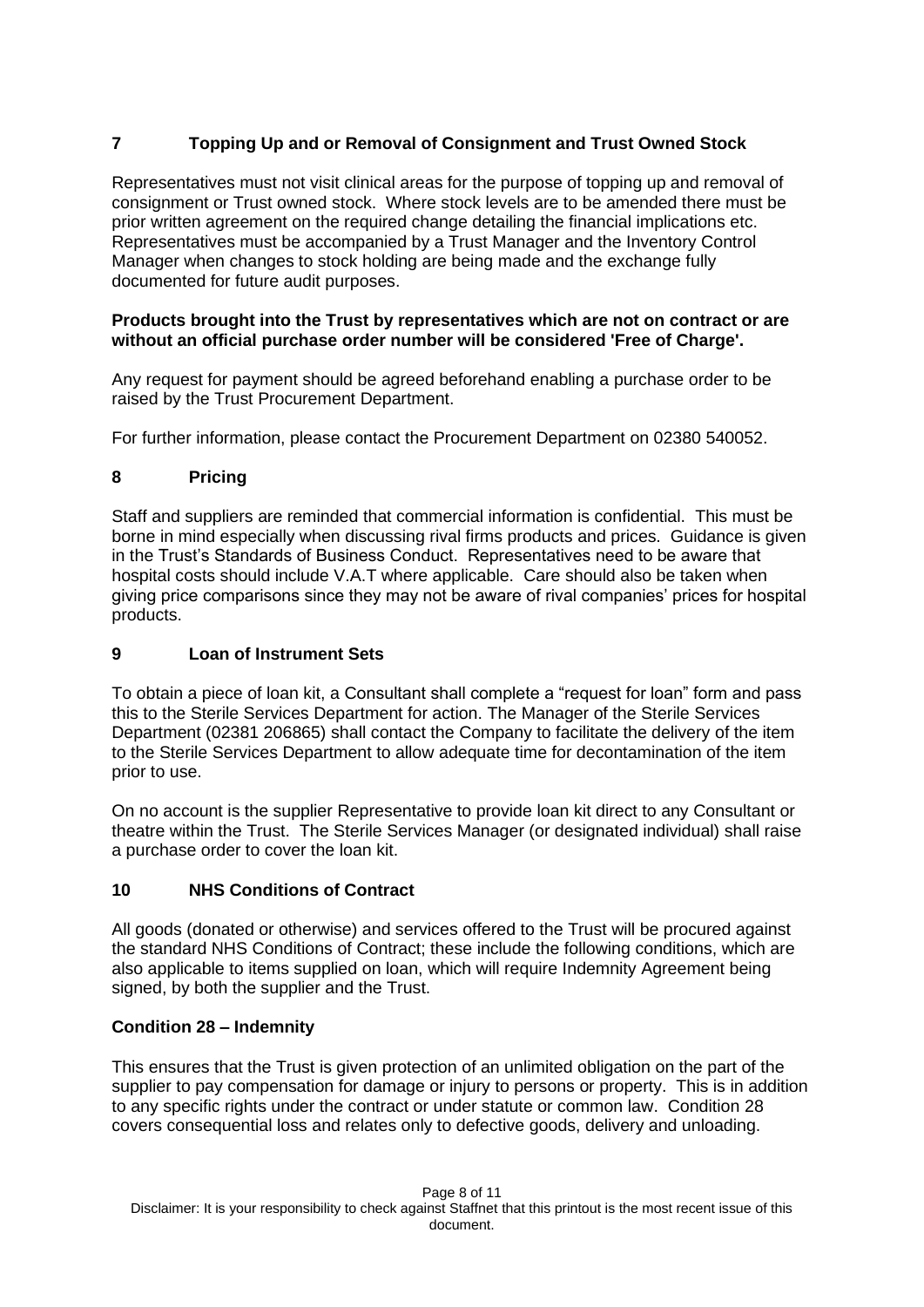# **Condition 29 – Insurance**

This follows on from condition 28 and imposes an obligation on the supplier to insure against the liabilities resulting from that indemnity. It specifies a minimum sum for insurance cover in respect of each year.

# **11 Purchase Orders**

Commitment to purchase goods and services is only entered into by the raising of an official Trust Purchase Order. Suppliers must not deliver goods or provide a service without first receiving an official Trust Purchase Order unless it is part of a trust approved trial and complies with laid down procedures for trials.

#### **Any Goods or Services received without an official purchase order will be accepted on the basis of "Free Goods" and any subsequent invoices will be returned for a full credit.**

# **12 Signing of Contracts/Agreements**

The nominated officers with the authority to sign contracts and agreements on behalf of the Trust are: Director of Procurement, Executive Directors and Chief Executive. This may vary subject to individual Trust standing orders and standing financial instructions. If you are in any doubt please contact the Director of Procurement on 02380 540055.

## **13 Non Contract Reciprocal Agreements**

The nominated officers with the authority to sign contracts and agreements managed by The Commercial Development Department on behalf of the Trust are: Executive Directors and Chief Executive.

## **14 Travel Costs**

Any travel arrangements for conferences or for viewing equipment and services should be paid for by the Trust unless the Chief Executive or Executive Director (this may vary subject to individual Trust standing orders and standing financial instructions) gives written approval for the supplier to take responsibility for travel arrangements or travel costs.

#### **15 Contact Names and Numbers relating to Southampton General & Princess Anne Hospitals**

| Steve Vandyken               | Director of Procurement &<br>Supply Chain | 02380 540055 |
|------------------------------|-------------------------------------------|--------------|
| Steve Jerrim                 | <b>Head of Procurement</b>                | 02380 540049 |
| <b>Chris Meayers-Norkett</b> | Head of Supply Chain                      | 02381 205004 |
| <b>Bart Bridgen</b>          | <b>Procurement Manager</b>                | 02380 540076 |
| <b>Claire Charles</b>        | <b>Procurement Manager</b>                | 02380 540054 |
| Lucy Monger                  | <b>Procurement Manager</b>                | 02380 540080 |
| Mo Akinshipe                 | <b>Procurement Manager</b>                | 02380 540072 |
|                              |                                           |              |
| <b>Natalie Middleton</b>     | <b>Inventory Control Manager</b>          | 02381 204798 |
| <b>Clare Bailey</b>          | <b>Materials Manager</b>                  | 02381 206587 |
| Page 9 of 11                 |                                           |              |

(For Representative use)

Disclaimer: It is your responsibility to check against Staffnet that this printout is the most recent issue of this document.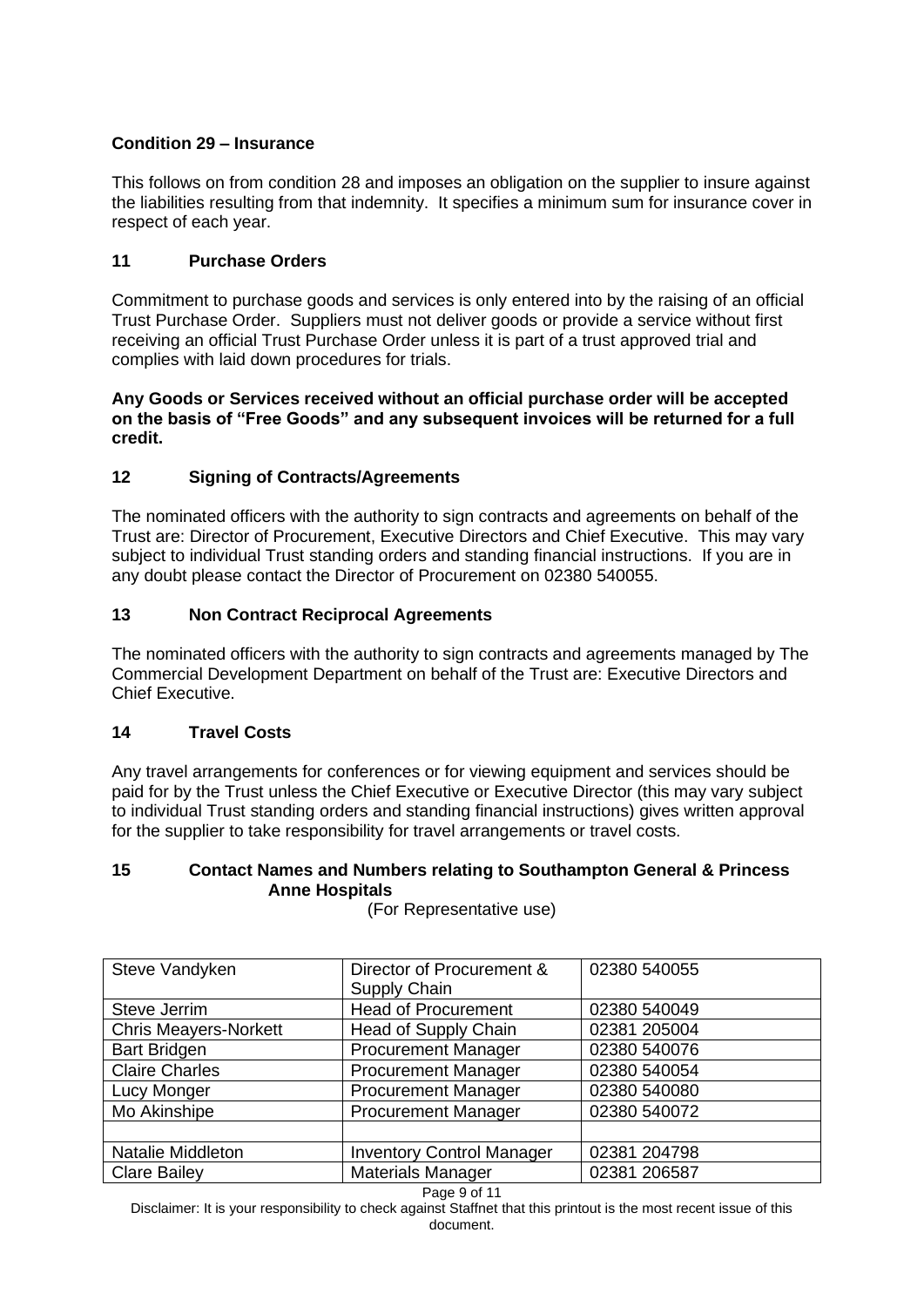| Sam Harrison        | Distribution & Receipts             | 02381 204010 |
|---------------------|-------------------------------------|--------------|
|                     | Manager                             |              |
| Sue Ladds           | <b>Chief Pharmacist</b>             | 02381 204458 |
| <b>Martin Lucey</b> | <b>Head of Clinical Engineering</b> | 02381 204220 |

Procurement Department: Mailpoint TSU Level D Mary Seacole Wing Royal South Hants Hospital **Southampton** SO14 0YG

Commercial Development Department: Mailpoint 18 Southampton General Hospital Tremona Road Southampton SO16 6YD

| <b>Document Monitoring Information</b>                                                                      |                                                                                                                     |  |
|-------------------------------------------------------------------------------------------------------------|---------------------------------------------------------------------------------------------------------------------|--|
| <b>Approval Committee:</b>                                                                                  | <b>Insert Name of Committee</b>                                                                                     |  |
| <b>Date of Approval:</b>                                                                                    | <b>Insert Date</b>                                                                                                  |  |
| <b>Ratification Committee:</b>                                                                              | <b>Insert Name of Committee (Policy Ratification</b><br>(PRG) for Level 1 documents)                                |  |
| <b>Date of Ratification:</b>                                                                                | <b>Insert Date</b>                                                                                                  |  |
| <b>Signature of ratifying Committee</b><br><b>Group/Chair:</b>                                              | Insert Signature or name (Chair of PRG if Level 1<br>document)                                                      |  |
| <b>Lead Name and Job Title of</b><br>originator/author or responsible<br>committee/individual:              | Steve Jerrim Head of Procurement                                                                                    |  |
| <b>Policy Monitoring (Section 6)</b><br><b>Completion and Presentation to</b><br><b>Approval Committee:</b> | <b>Insert Date</b>                                                                                                  |  |
| <b>Target audience:</b>                                                                                     | <b>All Trust</b>                                                                                                    |  |
| <b>Key words:</b>                                                                                           | Supplier, representative, salesman, commercial<br>visitor, visitor, sales rep, supplier representative<br>procedure |  |
| <b>Main areas affected:</b>                                                                                 | Trust wide for Level 1 documents                                                                                    |  |
| <b>Summary of most recent changes</b><br>if applicable:                                                     | Change to the new Trust template                                                                                    |  |
| <b>Consultation:</b>                                                                                        | State individuals or groups consulted with                                                                          |  |
| <b>Number of pages:</b>                                                                                     | Insert total number of pages including appendices                                                                   |  |
| <b>Type of document:</b>                                                                                    | Procedure                                                                                                           |  |

Page 10 of 11

Disclaimer: It is your responsibility to check against Staffnet that this printout is the most recent issue of this document.